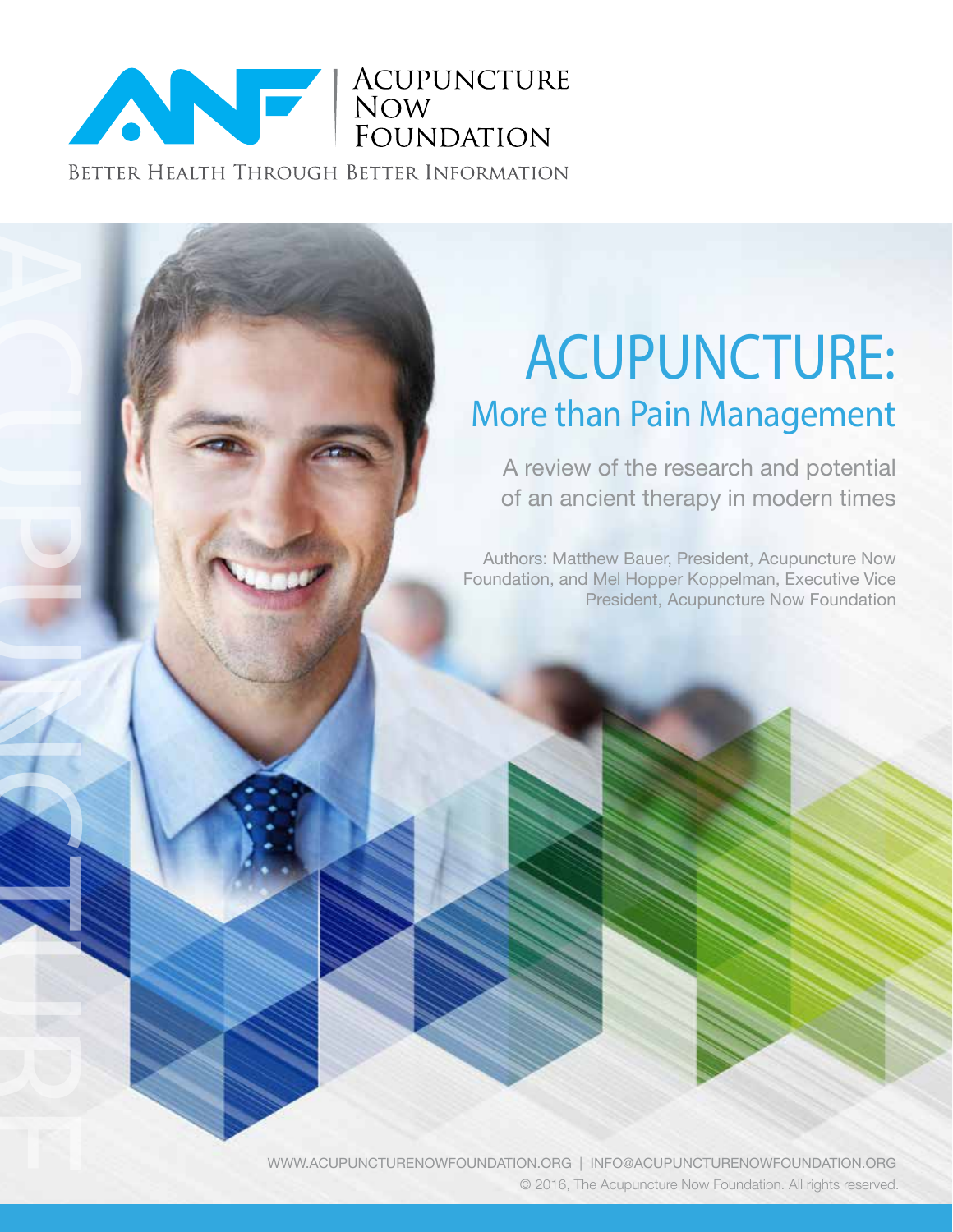# Helping the Body Heal Itself

It is now widely accepted across health care disciplines throughout the world that acupuncture can be effective in treating such painful conditions as migraine headaches, and low back, neck and knee pain, as well as a range of painful musculoskeletal conditions. Less well known is some of the promising research showing that this ancient form of treatment can be valuable in treating such diverse conditions as infertility, depression and allergic rhinitis (hay fever)  $-$  to name a few.

Most people know that acupuncture involves the insertion of thin needles into specific points throughout the body, and some might speculate that doing this could somehow block pain. Confusion over the legitimacy of acupuncture's mechanisms, however, has slowed its acceptance in its wider applications, despite its potential as a safe, drug-free alternative. This white paper explores how acupuncture can stimulate the body's self-healing capacity making it an ideal alternative treatment for a broad range of health issues — and examines a key limitation.

## Traditional and Modern Theories

For more than 2,000 years acupuncturists have described acupuncture as a therapy that restores the free flow of a natural phenomenon called "qi," an enigmatic concept prevalent in traditional East Asian culture and usually translated in the West today as "vital energy." Qi is said to flow through channels (sometimes called "meridians") in a manner similar to how water flows in a complex irrigation system. If water in an irrigation canal became blocked, it would cause a backup that over-waters plants upstream and under-waters plants downstream. In much the same manner, qi blockage in a channel causes ill health in the body/mind system when some cells of the body receive too much or too little qi. Free up this blockage and the body/mind system will heal itself, that is, as long as the damage done has not gone too far.

Many acupuncturists today have looked to more modern explanations regarding how acupuncture works. Scientists are finding that needling acupuncture points stimulates the nervous system, causing adjustments to body chemistry in the muscles, spinal cord and brain. This process changes the experience of pain and can trigger the release of a wide range of chemicals, including hormones, that influence the body's own internal regulating system. The result is an improved balance of biochemical factors that can lead to a reduction of various symptoms, enhanced energy, and a better sense of physical and emotional well-being.

The claim that acupuncture has the ability to facilitate the more optimal use of the body's own resources may seem to some to be far-fetched, but consider a recent development that is being hailed as a potential breakthrough in medical science.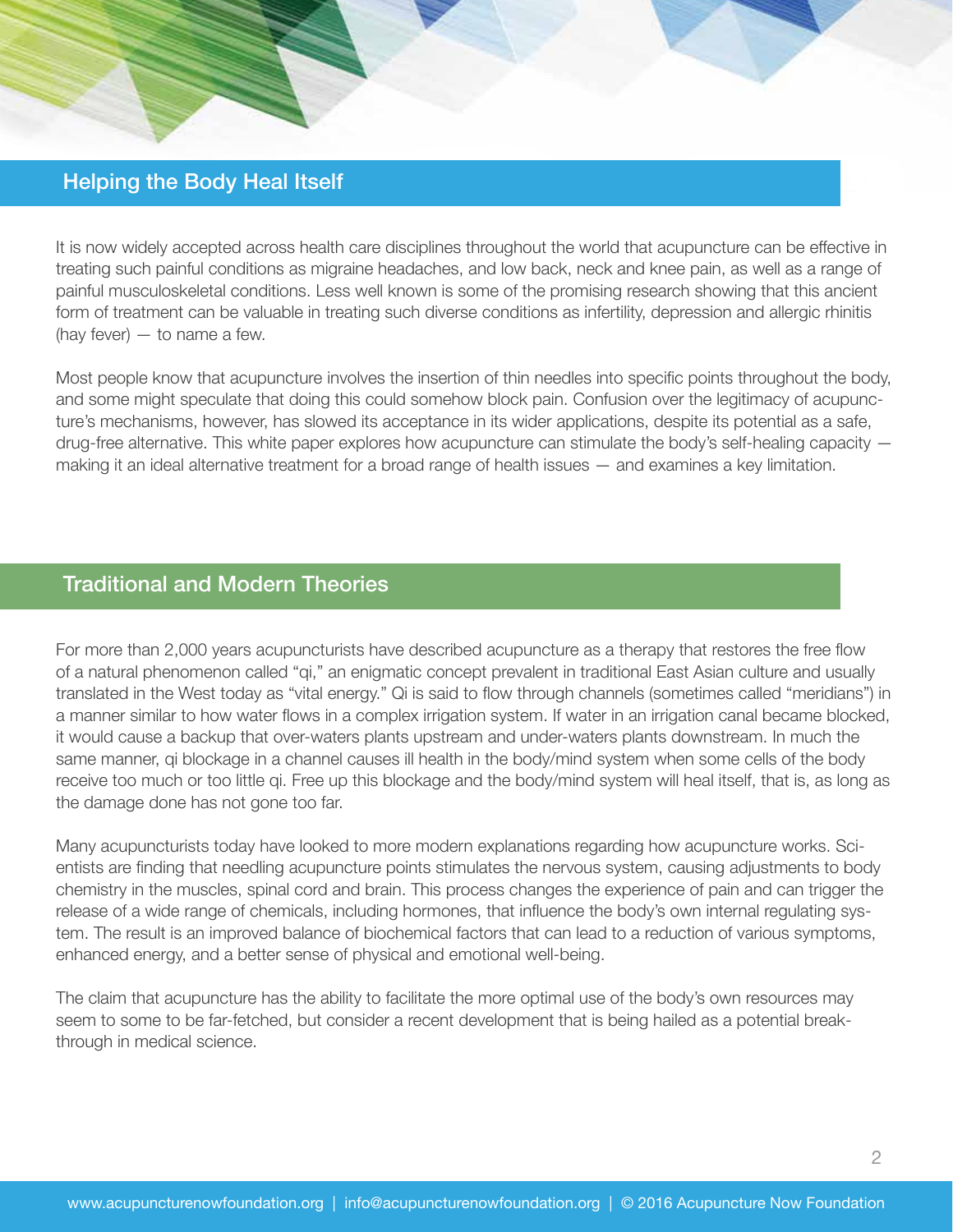# Bioelectronic Medicine

Over the last several years, a small but dedicated group of scientists have been researching electric stimulation of nerves to cause the production of the body's own anti-inflammatory molecules that act in a manner similar to those mimicked by anti-inflammatory drugs. One such scientist is neurosurgeon Kevin Tracey, president of the Feinstein Institute for Medical Research. One of Dr. Tracey's studies showed that using a tiny implant to stimulate the vagus nerve with electricity could prevent or repair harmful inflammation.

In the world's first clinical trial to treat rheumatoid arthritis in patients with an implantable nerve stimulator, twothirds of the 18 patients enrolled in the ongoing trial improved, while some felt little or no pain just weeks after receiving the implant. Currently, researchers are developing implants that can communicate directly with the nervous system in the hopes of treating everything from physical injuries to rheumatoid arthritis to Crohn's disease and the common cold.

Pharmaceutical giant GSK has invested more than 50 million dollars in R&D in this field and put up a one million dollar prize to the first team to develop a fully functional device. The race is on to build a device to "hack" the nervous system to help the body to heal itself, and there is much excitement about the potential in this approach.

...Acupuncture hacks into the systems that monitor and adjust the body's own resources, thus facilitating selfhealing and symptom management...

By examining the evidence that has been compiled over decades of research investigating acupuncture's mechanisms in a wide range of conditions, a theme emerges that helps to explain acupuncture's potential: Like the hoped for promise of the "new" science of bioelectronic medicine, acupuncture hacks into the systems that monitor and adjust the body's own resources, thus facilitating self-healing and symptom management.

Here is a look at some of the evidence supporting acupuncture's effectiveness and how it facilitates self-healing.

3

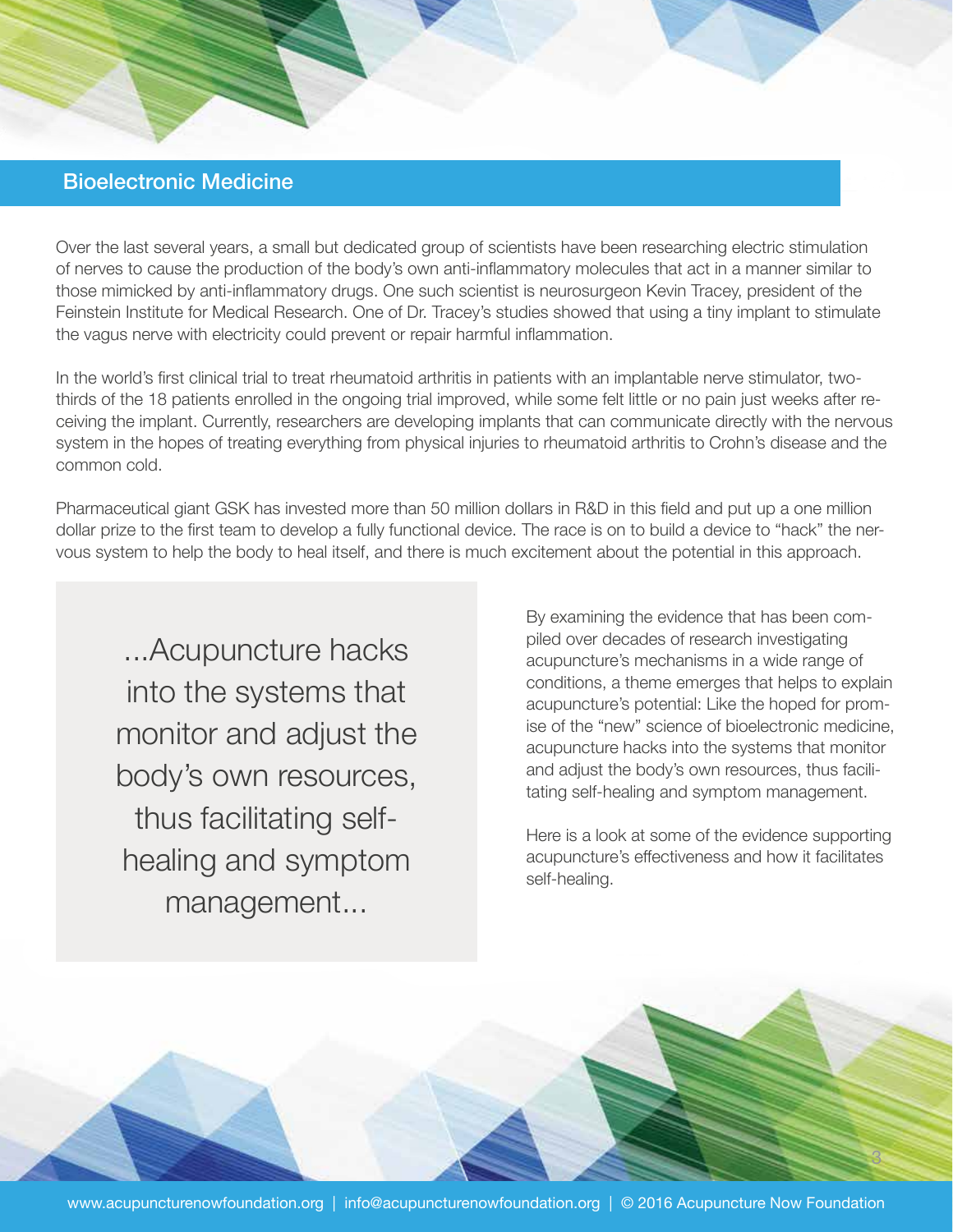

# A Safe and Natural Pain Reliever

The role of acupuncture as a primary approach for pain relief has never been more relevant. In fact, in response to the North American opioid epidemic, the U.S. Centers for Disease Control and Prevention (CDC) recently issued new recommendations to physicians for treating pain.<sup>1</sup> The first of these advises that whenever possible, non-drug and non-opioid drug therapies should be used initially rather than opioids. Non-opioid drugs like non-steroidal anti-inflammatory drugs (NSAIDs), including aspirin, ibuprofen and naproxen, however, are known to have serious adverse effects, including severe gastrointestinal and liver damage.<sup>2</sup> This dilemma leaves non-drug therapies, such as acupuncture, as the best option for easing pain without these serious or even fatal side effects.

The main non-drug therapies that have shown effectiveness in treating chronic pain are acupuncture therapy, chiropractic therapy, cognitive behavioral therapy, massage therapy and physical therapy. Out of all of these non-drug therapies, only acupuncture has been shown through extensive animal research to actually stimulate the production of "endogenous opioids" — the body's own natural opiate-like substances. While not to say that acupuncture is always more effective than other non-drug therapies, physicians and those suffering from pain who worry about restrictions to opioid pain medications should take note that acupuncture can induce these natural endogenous opioids, and therefore provide an important alternative to synthetic opioids.

Reviews of recent animal studies show that acupuncture, including electro-acupuncture, causes significant changes in an array of bioactive chemicals — such as serotonin and norepinephrine, as well as endogenous opioids — in peripheral injury sites, the spinal cord and supraspinal structures through peripheral, spinal and supraspinal mechanisms.3

**Chronic pain is only one of dozens of conditions acupuncture is commonly used for around the world.** 

While some have questioned the validity of their research methods, the World Health Organization (WHO) produced the following list of conditions as, "Diseases, symptoms or conditions for which acupuncture has been proved—through controlled trials—to be an effective treatment."<sup>4</sup>

• Adverse reactions to radiotherapy and/or chemotherapy

- Allergic rhinitis (including hay fever)
- Biliary colic

• Depression (including depressive neurosis and depression following stroke)

- Dysentery, acute bacillary
- Dysmenorrhoea, primary

• Epigastralgia, acute (in peptic ulcer, acute and chronic gastritis, and gastrospasm)

• Facial pain (including craniomandibular disorders)

- Headache
- Hypertension, essential Hypotension, primary
- Induction of labor
- Knee pain
- Leukopenia
- Low back pain
- Malposition of fetus
- Morning sickness
- Nausea and vomiting
- Neck pain

• Pain in dentistry (including dental pain and temporomandibular dysfunction)

- Periarthritis of shoulder
- Postoperative pain
- Renal colic
- Rheumatoid arthritis
- Sciatica
- Sprain stroke
- Tennis elbow

Additionally, the WHO listed 54 conditions as, "Diseases, symptoms, or conditions for which the therapeutic effect of acupuncture has been shown but for which further proof is needed." This list included such diverse conditions as: bell's palsy, fibromyalgia, osteoarthritis, and ulcerative colitis.

*Source: http://apps.who.int/iris/handle/10665/42414 http://apps.who.int/iris/bitstream/10665/42414/1/9241545437.pdf*

4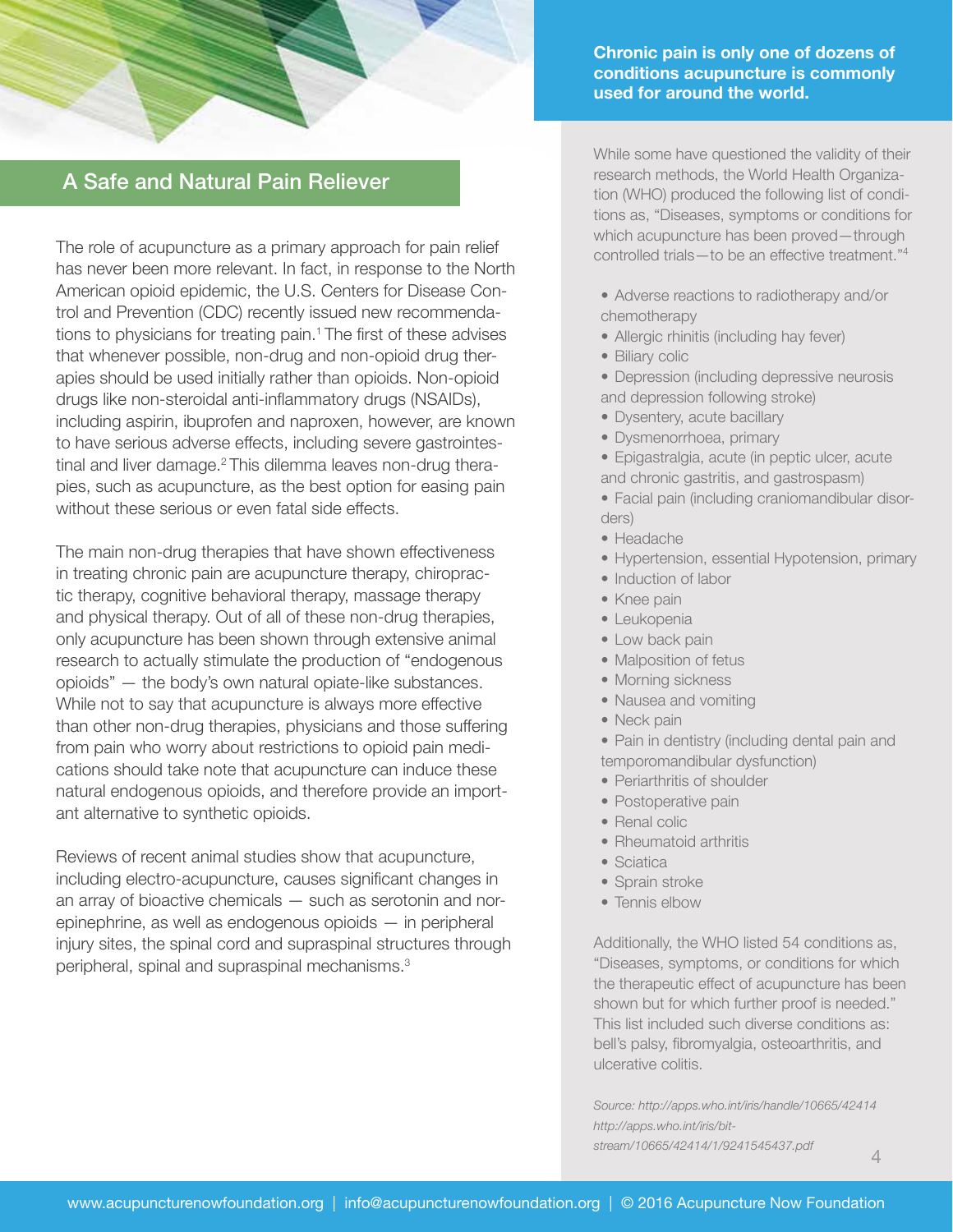# **Infertility**

Acupuncture and other modalities of Chinese/East Asian medicine have been used to treat women's health for many centuries. Most, but not all, of the recent studies on acupuncture and fertility are those researching acupuncture's role in assisting in-vitro fertilization (IVF).

One study evaluated the effect of acupuncture on the pregnancy rate in assisted reproduction therapy (ART) by comparing a group of patients receiving acupuncture treatment shortly before and after embryo transfer with a control group receiving no acupuncture. Clinical pregnancies were documented in 34 of 80 patients (42.5%) in the acupuncture group, whereas the pregnancy rate was only 21 out of 80 patients (26.3%) in the control group. The researchers concluded that acupuncture is a useful tool for improving pregnancy rates after ART.<sup>5</sup>

A review of research on acupuncture for women's reproductive disorders, focusing on both clinical findings and experimental research on acupuncture's mechanisms of action, found that acupuncture may improve menstrual health and coping for women experiencing delays in becoming pregnant. In particular, acupuncture was shown to regulate uterine and ovarian blood flow (OBF), which can encourage a thicker uterine wall and improve embryo implantation. This effect was thought to take place as a reflex response via the ovarian sympathetic nerves.<sup>6</sup>

Male fertility, especially sperm production and motility, has also been shown to improve with acupuncture. In a recent animal study, electro-acupuncture was found to enhance germ cell proliferation. This action is believed to facilitate the recovery of sperm production (spermatogenesis) and may restore normal semen parameters in subfertile patients.<sup>7</sup>

In addition, acupuncture has been demonstrated to be very safe when used for fertility treatment. The risk of miscarriage may increase if incorrect acupuncture points/techniques are used during pregnancy, but acupuncturists are taught these contraindications. The key is for patients to seek treatment from an adequately trained acupuncturist, who may be able to help even if they don't specialize in fertility. (Addendum 1)

#### Acupuncture Impacts Veterinary Medicine<sup>8</sup>

Veterinary acupuncture is also spreading rapidly and is used in the treatment of farm animals, pets and thoroughbred racehorses. Acupuncture is indicated for some cases of paralysis, noninfectious inflammation, allergies and pain. For small animals, the following are some of the general conditions that may be treated with acupuncture:

- Musculoskeletal problems, such as arthritis, intervertebral disk disease or traumatic nerve injury
- Respiratory problems, such as feline asthma
- Skin problems such as lick granulomas and allergic dermatitis
- Gastrointestinal problems such as diarrhea
- Selected reproductive problems

For large animals, acupuncture is used for paralysis, noninfectious inflammation and pain, as well as:

- Musculoskeletal problems such as sore backs or downer cow syndrome
- Neurological problems such as facial paralysis
- Skin problems such as allergic dermatitis
- Respiratory problems such as heaves and "bleeders"
- Gastrointestinal problems such as nonsurgical colic
- Selected reproductive problems

Perhaps the most significant validation of acupuncture, the International Veterinary Acupuncture Society (IVAS) has served as a global leader in veterinary acupuncture since 1974, and in 2014, the American Veterinary Medical Association (AVMA) overwhelmingly voted to approve the American Academy of Veterinary Acupuncture (AAVA) admission to the AVMA's House of Delegates (HOD) as a constituent veterinary organization.<sup>9</sup>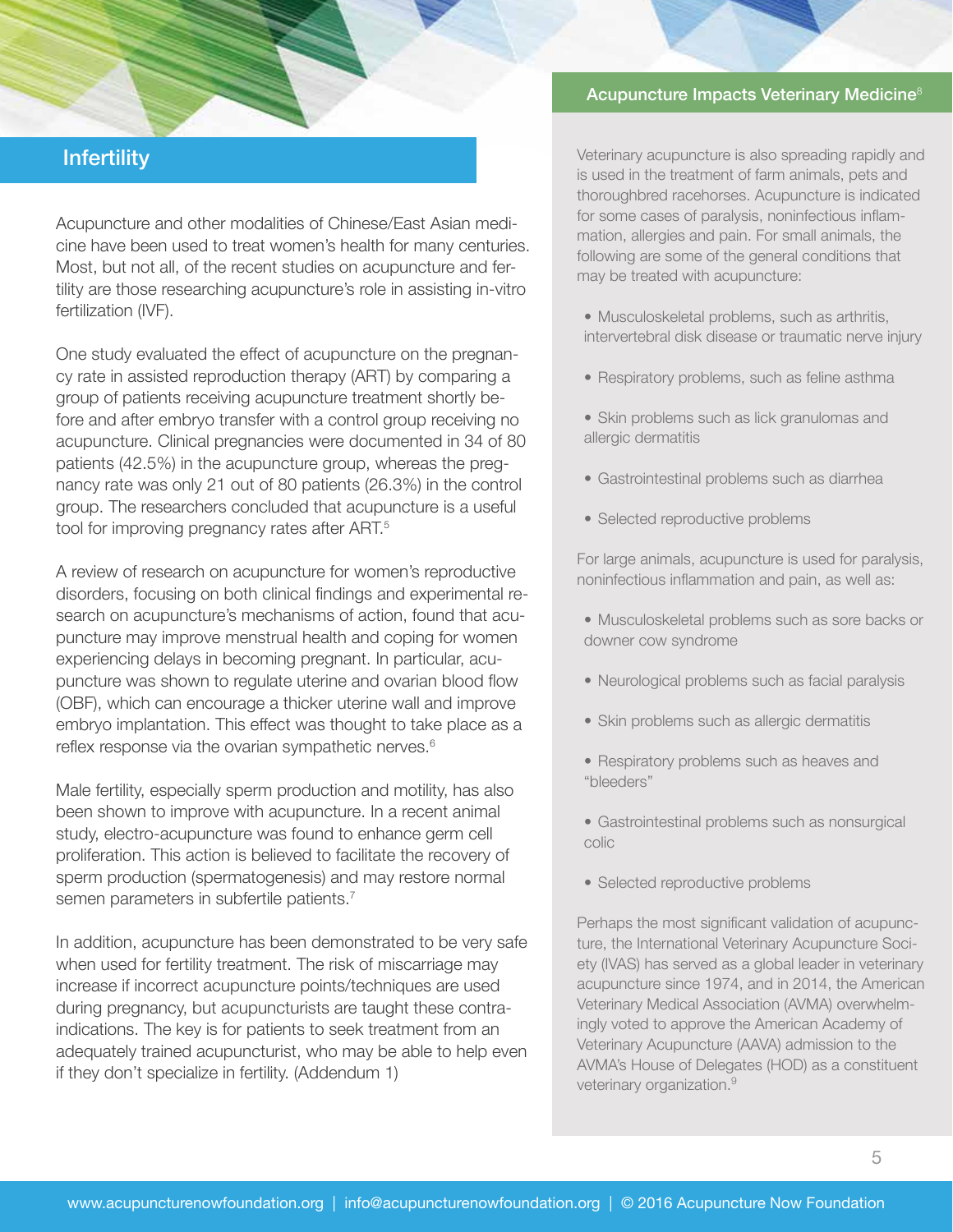## **Depression**

Depression is a common health disorder affecting an estimated 350 million people worldwide. Once thought to be a sign of emotional or mental weakness, depression is now recognized as an inflammatory brain disorder that can contribute to a wide range of physical problems. While depression was not usually recognized as a unique health disorder in Chinese/East Asian medicine until recently, there is now a growing body of research on acupuncture's effective role in treating this illness.

Researchers from the Beijing University of Chinese Medicine recently conducted a study looking at the effect of acupuncture on inflammation and depression symptoms. In particular, this study explored whether the positive effects on depression seen with acupuncture are related to anti-inflammatory effects.<sup>10</sup>

Using a rat model of depression, the researchers performed biochemical analysis post-treatment to better understand the internal changes brought on from acupuncture. They also used a control group treated with fluoxetine (Prozac) to help compare effects.

They found that both the acupuncture and the Prozac treatment group reversed depression symptoms. While there were many positive biochemical changes in the acupuncture treatment group, they also found that acupuncture significantly decreased pro-inflammatory chemistry (cytokines) in the areas involved with depression. The researchers concluded that "acupuncture had antidepressant-like effects, and its mechanism of action appeared to involve the inhibition of pro-inflammatory cytokines."11

"...Acupuncture had antidepressant-like effects, and its mechanism of action appeared to involve the inhibition of proinflammatory cytokines."

In a recent meta-analysis, researchers concluded that the efficacy of acupuncture as a stand-alone therapy was comparable to antidepressants in improving clinical response and alleviating symptom severity of major depressive disorder (MDD). Also, acupuncture was superior to antidepressants and waitlist controls in improving both response and symptom severity of post-traumatic stress disorder (PTSD). The incidence of adverse events with acupuncture was significantly lower than antidepressants.<sup>12</sup> The American military, as well as the U.S. Veterans Administration, has been successfully using acupuncture for several years not only for pain control of wounded soldiers -- known as Battlefield Acupuncture -- but also for treating PTSD and depression.

A randomized controlled trial of acupuncture and counseling for patients presenting with depression, after having consulted their general practitioner in primary care, showed that both interventions were associated with significantly reduced depression at three months when compared to usual care alone.13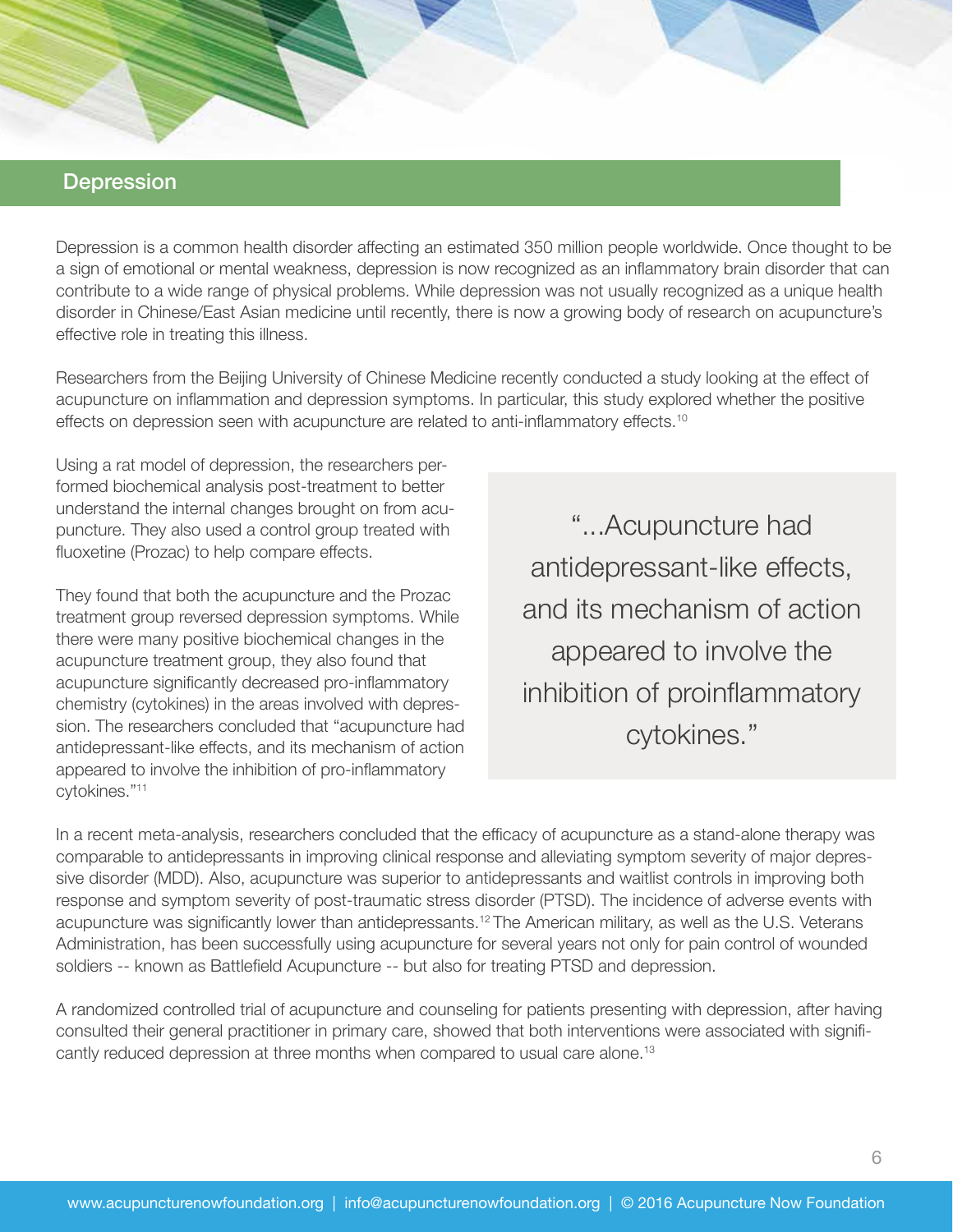# Allergic Rhinitis (Hay Fever)

Acupuncture has been used for millennia to treat allergic diseases, including both intermittent rhinitis and persistent rhinitis, and its success in treating these conditions is now being recognized in mainstream medicine. The use of acupuncture for patients seeking a non-drug therapy was recommended in the physicians' Clinical Practice Guidelines of the American Academy of Otolaryngology – Head and Neck Surgery Foundation 2014. A growing body of research confirms acupuncture's excellent results in this area and sheds light on some of the body chemistry changes involved.

A previous theory for acupuncture's effectiveness in allergic rhinitis proposed that acupuncture may reduce (downregulate) pro-inflammatory neuropeptides, pro-inflammatory cytokines and neurotrophins, while also modulating a receptor which plays a central role in allergic rhinitis (TRPV1). Acupuncture was also recently found to induce the proliferation of helpful opioid-containing macrophages in inflamed tissues.<sup>14</sup>

#### Acupuncture and Health Coverage

Many providers of health care funding in various countries, both public programs and private health care insurers, are beginning to include acupuncture because of its cost-effectiveness, and because consumers have been willing to pay for this alternative treatment out-of-pocket.

In the U.S., some large insurance providers are looking closely at consumer demand for acupuncture and offering discounted plans. Instead of being provided as a "covered service" where the health plan pays a fee for acupuncture services, acupuncturists participating in discount plans offer a discount off their normal treatment charges.

The growing trend is that some companies and unions with self-insured plans – which is expected to be as high as 80 percent of the U.S. market by 2017 – are funding coverage for their members. In some cases, injuries sustained while on the job or in a motor vehicle accident may be covered for acupuncture care under workers' compensation or automobile insurance policies. In countries such as New Zealand, public insurance covering injuries sustained in accidents often cover acupuncture services.

Consumers should check with their insurance agency to see if acupuncture is covered.

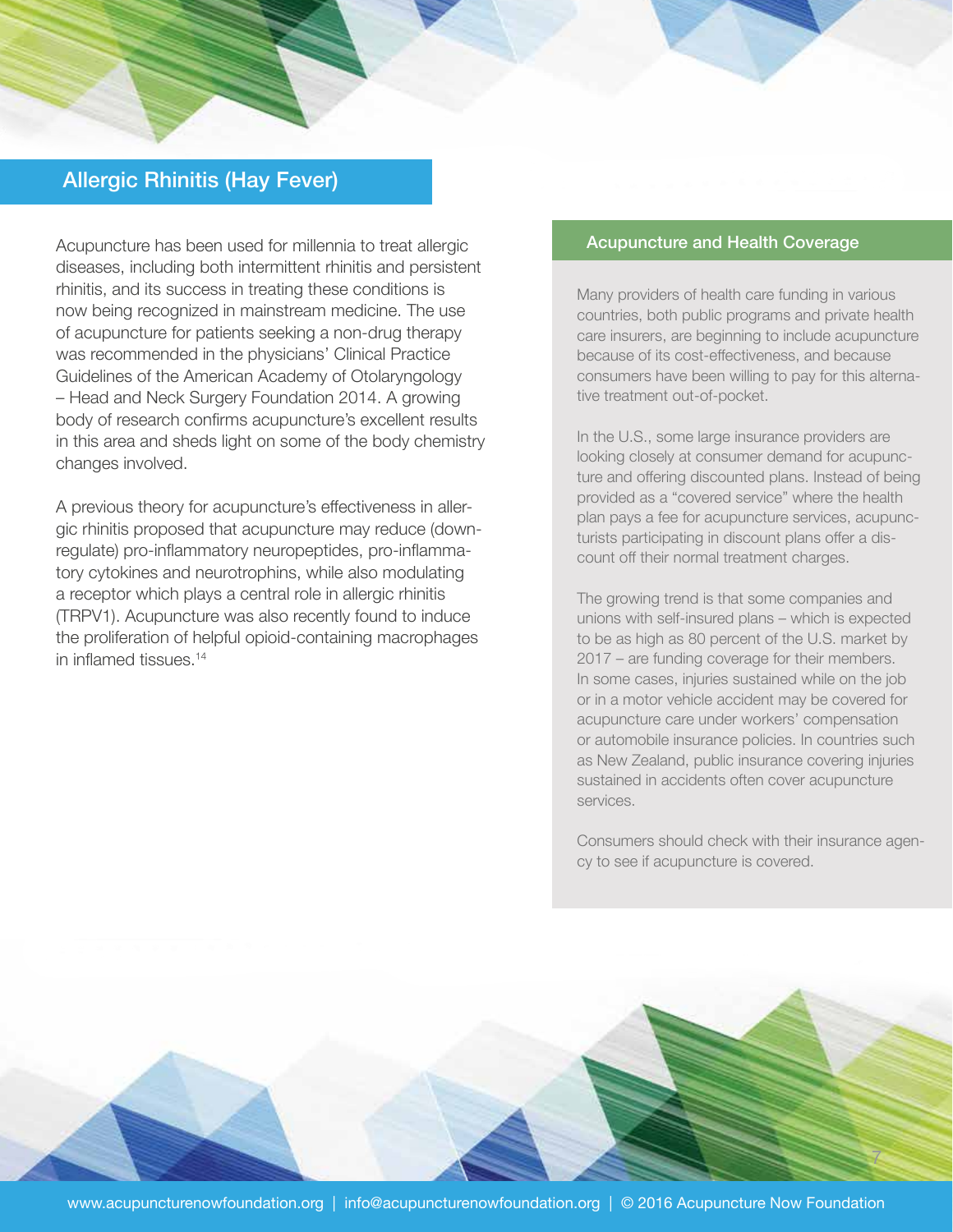# The Limits of Acupuncture

Throughout this paper we have highlighted acupuncture's ability to facilitate the better use of the body's own resources, giving it the potential to be effective for a remarkably wide range of health disorders. When a health issue does not spontaneously heal, it does not necessarily mean it is beyond the body's resources to do so. Spark those resources with a therapy like acupuncture, and you have a chance to improve the health condition. But what about acupuncture's limits?

In theory, this too can be understood by keeping in mind that acupuncture works by stimulating the body's own resources. The limit of acupuncture is the limit of the body's resources. In practice, knowing the limits of a therapy that stimulates the body's own resources can get complicated but roughly falls into two broad categories: disorders beyond the limits of anyone's resources and disorders beyond a particular person's ability to self-heal. We used the analogy that the traditional theory of qi flow is like an irrigation system and that a blockage would cause damage from over- and under-watering. Restore the normal flow and the plants return themselves to health naturally – as long as the damage has not gone past the point of no return. Some health disorders can go beyond what the body's resources could possibly repair, putting them beyond what acupuncture can treat. Many congenital disorders, for example, fall into this category, as would irreversible injuries such as a severed spinal cord.

Other health issues, however, are types that under normal circumstances would self-heal, but may not for a given individual because their resources are not sufficient enough to heal the problem. For example, a small cut on the foot of a diabetic or someone with a vascular disease may resist self-healing. In such cases, the boost acupuncture gives to facilitate the more optimal use of the body's own resources may or may not be enough to spark natural repair. Whatever category a particular health disorder may fall into, experienced acupuncturists can offer advice on the likelihood of whether acupuncture would be effective, and they will usually recommend a trial series of treatments to test their patient's responsiveness to the therapy.

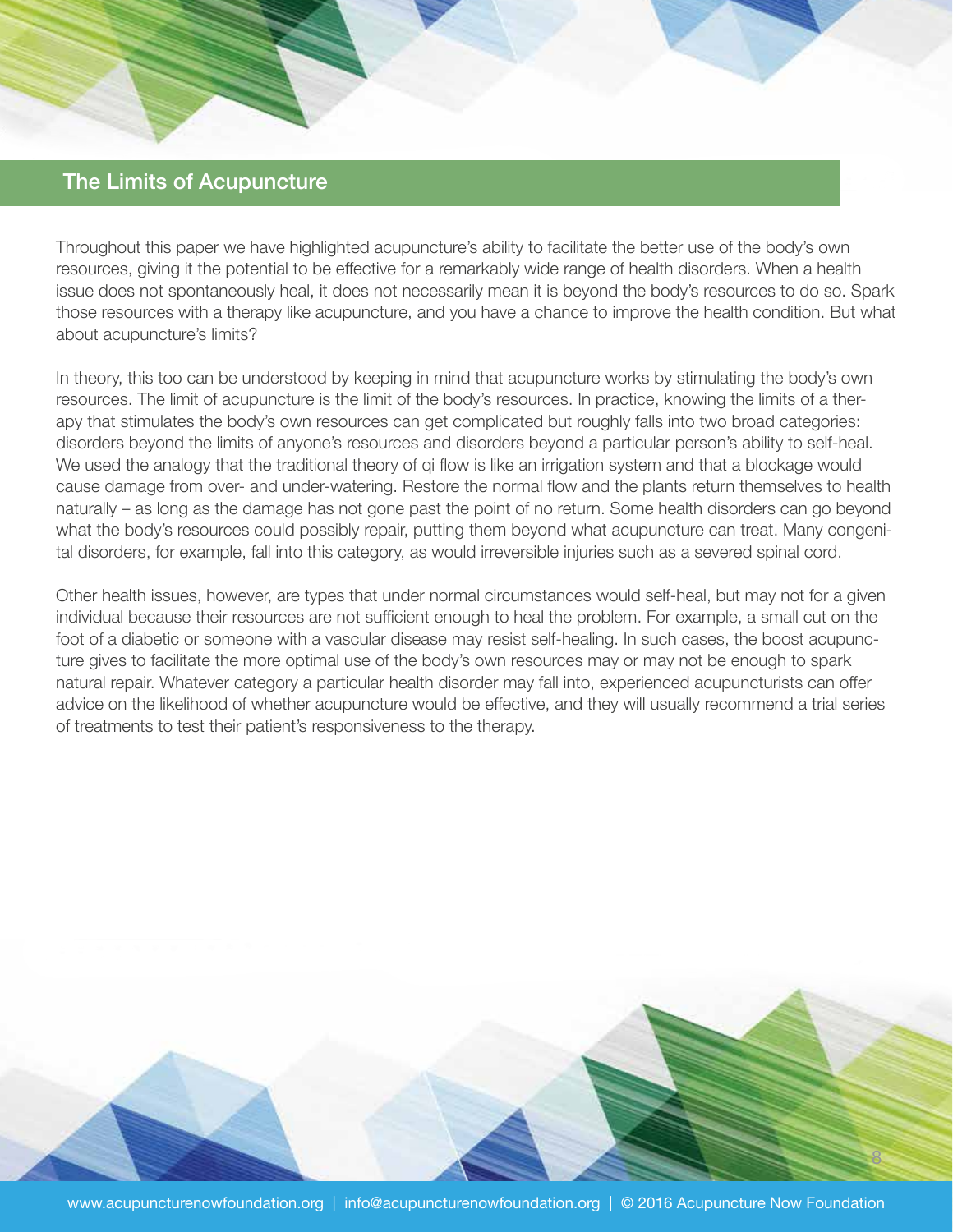# The Future of Acupuncture

Looking ahead, it is clear that acupuncture is poised to make significant inroads into conventional medicine. It has the potential to become a part of every hospital's standard of care and, in fact, this is already starting to take place not only in the U.S., but internationally. The treatment is a cost-effective and safe method of relieving pain in emergency rooms, during in-patient stays and after surgery. It can lessen post-operative nausea, constipation and urinary difficulties, and have a positive impact on conditions like hypertension, anxiety and insomnia.

To ensure the highest standards of practice, acupuncturists should carry adequate credentials, as well as license, certification or registration, to practice as required by local regulations. While such license/registration does not guarantee quality of care, it does indicate that the practitioner has met certain standards regarding the safe and effective practice of acupuncture. (Addendum 1)

Driven by popular demand and a growing body of scientific evidence, acupuncture is beginning to be taken seriously by mainstream conventional medicine, which is incorporating it into holistic health programs for the good of patients and the future of health care. In order for this transition to take place most effectively, misunderstandings about acupuncture need to be addressed. We hope this white paper has helped to clarify some of those misunderstandings and encourage anyone with questions to contact the Acupuncture Now Foundation.

# Addendum 1

## Acupuncturist Education and Training

With the increasing popularity of acupuncture, the need for a common language to facilitate communication in teaching, research, clinical practice and exchange of information has become essential. In 1989, the World Health Organization (WHO) convened a scientific group that approved a Standard International Acupuncture Nomenclature, which is being widely disseminated and applied.

The scientific group also recommended that the WHO develop a series of statements and guidelines on acupuncture relating to basic training, safety in clinical practice, indications and contraindications, and clinical research. Guidelines for clinical research on acupuncture were issued by the WHO Regional Office for the Western Pacific in 1995. More than 50 international experts shared their knowledge and experience for these guidelines.15

WHO recommends that independently trained acupuncturists should have a minimum of 2,500 hours of training including 1,000 hours of biomedical sciences. Physicians who seek to specialize in acupuncture should complete 1,500 hours of acupuncture-focused training, while those looking to incorporate acupuncture as an adjunct to their primary biomedical services should have at least 200 hours of acupuncture-focused training. WHO also recommends that chiropractors and other health care professionals complete a full 2,500 hours of training or limit their practice to acupressure.<sup>16</sup>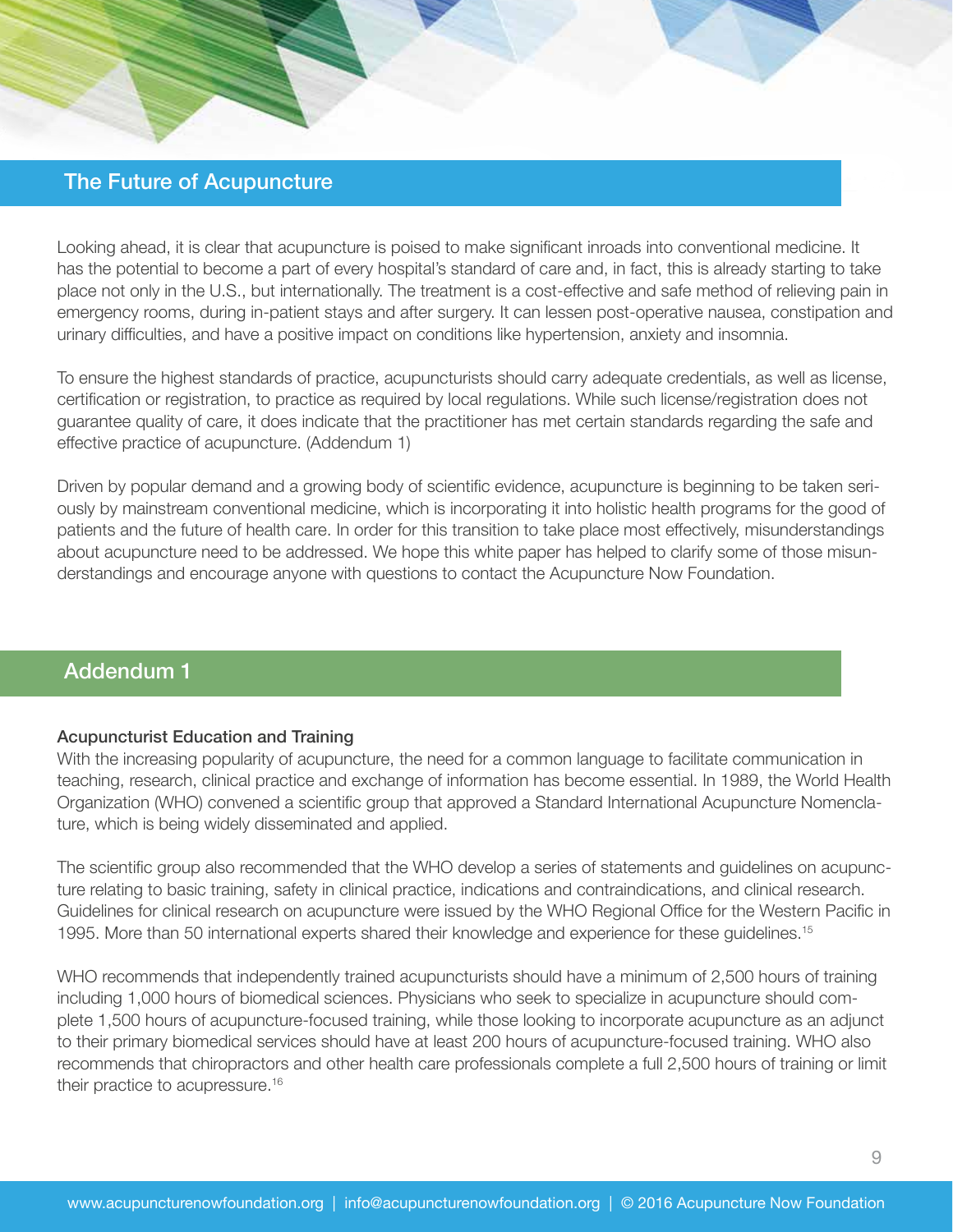# Addendum 1 Cont.

Many countries have seen the development of efforts to establish education and certification standards for training acupuncturists. In some countries, the practice of acupuncture is regulated in the same manner as the practice of medicine. Other countries leave acupuncture unregulated. But even in many of these "unregulated" countries, groups have formed to establish standards of training and testing often with the WHO recommendations as a rough guideline.

The following is a list of some organizations involved with establishing training/certification standards for the practice of acupuncture specialists.

## The National Certification Commission for Acupuncture and Oriental Medicine (NCCAOM)

NCCAOM is the only U.S. organization that validates entry-level competency in the practice of acupuncture and Oriental medicine (AOM) through professional certification. NCCAOM certification or a passing score on the NC-CAOM certification examinations are documentation of competency for licensure as an acupuncturist by 43 states, plus the District of Columbia, which represents 98 percent of the states that regulate acupuncture.

All NCCAOM certification programs are currently accredited by the National Commission for Certification Agencies (NCCA). In order for the NCCAOM certification programs in acupuncture, Chinese herbology, oriental medicine and Asian bodywork therapy to remain accredited by the NCCA, the NCCAOM must adhere to strict national standards for examination development.<sup>17</sup>

## The British Acupuncture Accreditation Board (BAAB)

BAAB establishes standards of professional education in acupuncture within the U.K. through a formal process of approval. The organization's focus is on courses in universities and independent colleges where the primary emphasis is on traditional acupuncture based on East Asian oriental medicine, and which prepare students to be independent primary practitioners of acupuncture within a U.K. context. BAAB aims to meet the highest standards expected of professional regulatory bodies through clear published standards and processes.<sup>18</sup>

## The British Acupuncture Council (BAcC)

BAcC is the leading self-regulatory body for the practice of traditional acupuncture in the U.K. This member-led organization is governed by an elected governing board and driven by a specialist staff team.<sup>19</sup>

## The Chinese Medicine Board of Australia (the National Board)

The National Board has established the Chinese Medicine Accreditation Committee (the Accreditation Committee) to exercise a number of accreditation functions under the Health Practitioner Regulation National Law as in force in each state and territory.

The role of the Accreditation Committee is to develop and recommend accreditation standards to the board for approval. It then assesses whether programs of study and education providers are meeting the accreditation standards to decide whether or not to accredit the provider and program. The National Board considers the Accreditation Committee's decision and their report to decide whether or not to approve an accredited program as a qualification for registration as a Chinese medicine practitioner.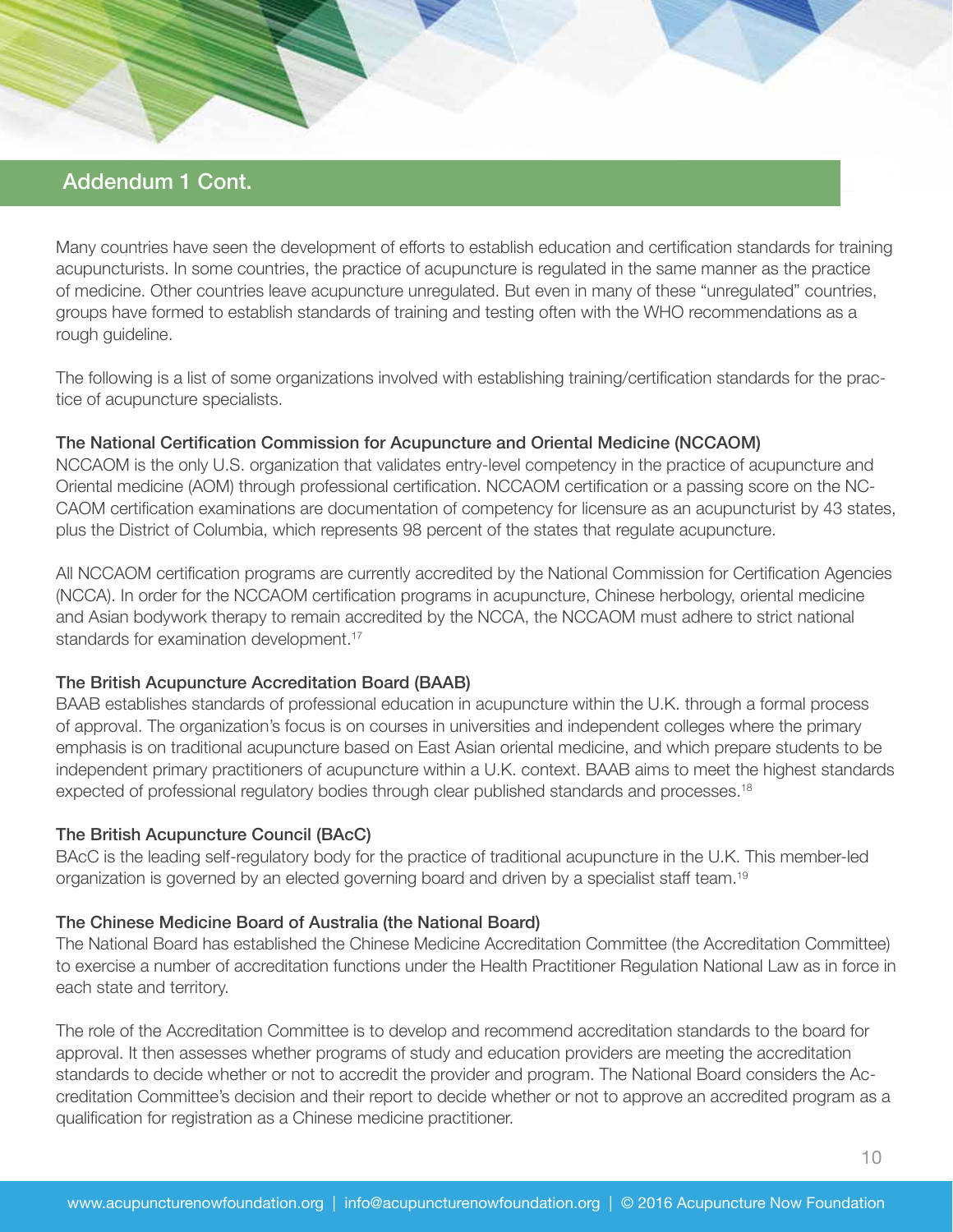# Addendum 1 Cont.

Accreditation standards help to ensure that education providers give students the knowledge, skills and professional attributes to competently practice in the profession.<sup>20</sup>

## The Acupuncture Foundation Professional Association (AFPA)

The AFPA is the longest established independent professional register of acupuncturists and practitioners of traditional Chinese medicine in Ireland. Established in 1987, the AFPA is responsible for the regulation and maintenance of a register of acupuncturists who work within the guidelines set out in 2006 by the Department of Health and Children.

 AFPA members are graduates from many colleges in Ireland and abroad and all are bound by a code of ethics and practice which is strictly enforced by the AFPA.<sup>21</sup>

### Chinese Medicine and Acupuncture Association of Canada (CMAAC)

TCM practitioners and acupuncturists who practice in regulated Canadian provinces (British Columbia, Alberta, Ontario, Quebec and Newfoundland) must pass a provincial board exam (Pan-Canadian Examination) through their regulatory college in order to legally practice acupuncture and TCM. "TCM practitioner" and "acupuncturist" are protected titles of registered members of the regulatory college.

The mandate of the Regulatory Colleges of Traditional Chinese Medicine and Acupuncture is to protect the public by ensuring safe, professional and ethical practices that are up to date with evolving national standards for the practice of acupuncture and TCM in Canada:<sup>22</sup>

### Alberta

College and Association of Acupuncturists of Alberta (CAAA)<sup>23</sup>

#### British Columbia

College of Traditional Chinese Medicine Practitioners and Acupuncturists of British Columbia (CTCMABC)<sup>24</sup>

#### Newfoundland and Labrador

The College of Traditional Chinese Medicine Practitioners and Acupuncturists of Newfoundland and Labrador<sup>25</sup>

#### **Ontario**

College of Traditional Chinese Medicine Practitioners and Acupuncturists of Ontario (CTCMPAO)

## Quebec

Ordre des acupuncteurs du Québec (OAQ)<sup>26</sup>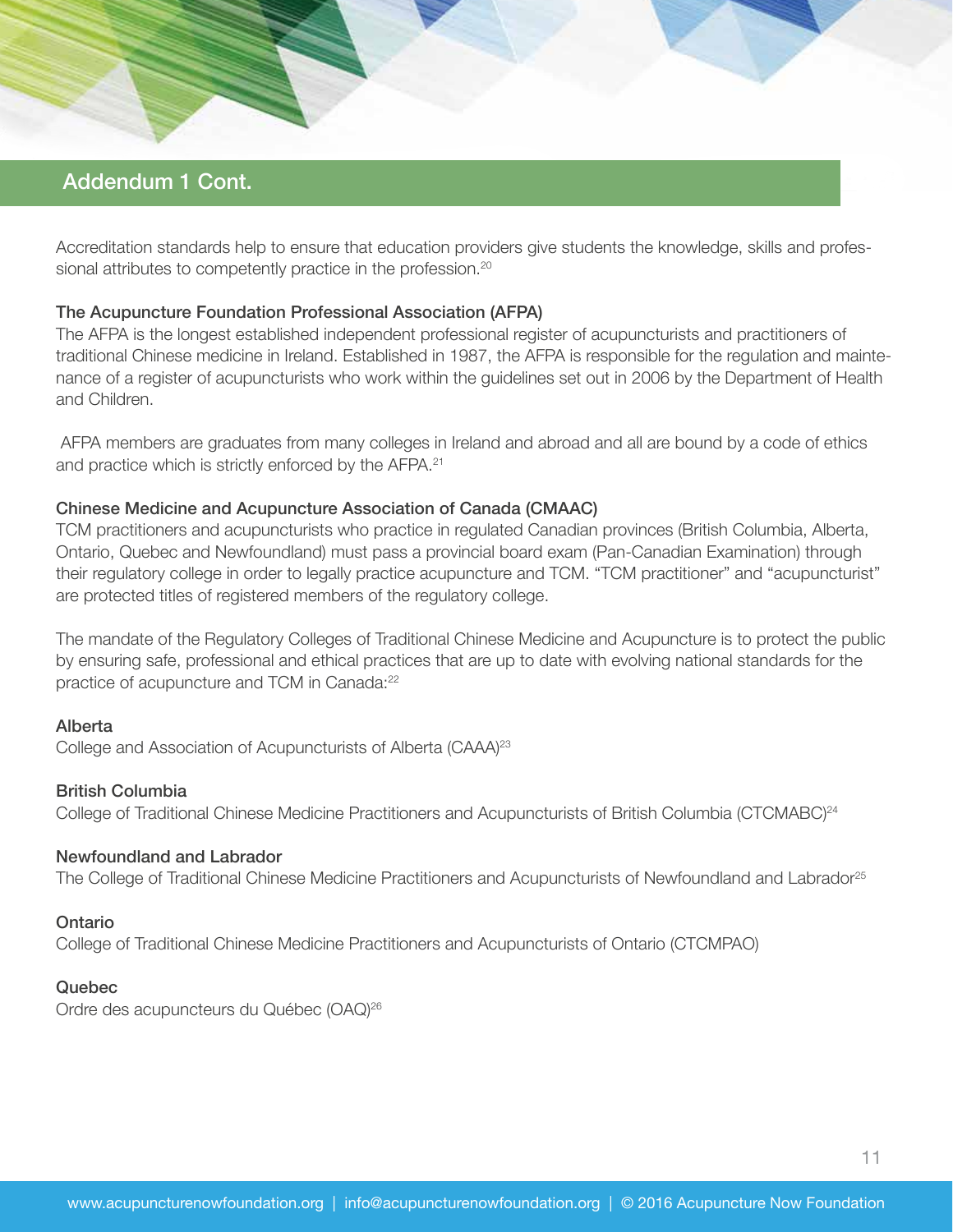1. Dowell D, Haegerich TM, Chou R. CDC Guideline for Prescribing Opioids for Chronic Pain — United States, 2016. MMWR Recomm Rep 2016;65:1–49. DOI: http://dx.doi.org/10.15585/mmwr.rr6501e1; http://www.cdc.gov/mmwr/volumes/65/rr/ rr6501e1.htm; accessed April 13, 2016.

2. International Foundation for Function of Gastrointestinal Disorders; NSAIDs: Good for the Joints, Bad for the Gut? http:// www.iffgd.org/site/manage-your-health/diet-treatments/nsaids; accessed April 13, 2016.

3. Anesthesiology. 2014 Feb;120(2):482-503. doi: 10.1097/ALN.0000000000000101.Mechanisms of acupuncture-elec- troacupuncture on persistent pain. Zhang R1, Lao L, Ren K, Berman BM. http://www.ncbi.nlm.nih.gov/pubmed/24322588; accessed April 13, 2016.

4. World Health Organization; ACUPUNCTURE: REVIEW AND ANALYSIS OF REPORTS ON CONTROLLED CLINICAL TRI-<br>ALS; http://apps.who.int/iris/bitstream/10665/42414/1/9241545437.pdf; accessed April 26, 2016.

5. Fertil Steril. 2002 Apr;77(4):721-4.Influence of acupuncture on the pregnancy rate in patients who undergo assist-<br>ed reproduction therapy. Paulus WE1, Zhang M, Strehler E, El-Danasouri I, Sterzik K. http://www.ncbi.nlm pubmed/11937123; accessed April 13, 2016.

6. Int J Womens Health. 2014; 6: 313–325.Published online 2014 Mar 17.doi: 10.2147/IJWH.S38969 http://www.ncbi.nlm. nih.gov/pmc/articles/PMC3962314/; accessed April 13, 2016.

7. Spermatogenesis. 2012 Jan 1; 2(1): 53–62.doi: 10.4161/spmg.19282; http://www.ncbi.nlm.nih.gov/pmc/articles/ PMC3341246/; accessed April 13, 2016.

8. IVAS; What is Veterinary Acupuncture?; https://www.ivas.org/about-ivas/what-is-veterinary-acupuncture/; accessed April 13, 2016.

9. Hauserman, Amanda; American Veterinary Medical Association (AVMA) admits the American Academy of Veterinary Acupuncture; American Academy of Veterinary Acupunture; January 27, 2014; http://www.aava.org/news/154147/American-Veterinary-Medical-Association-AVMA-admits-the-American-Academy-of-Veterinary-Acupuncture.htm; accessed April 13, 2016.

10. Lu, Jun et al; Potential antiinflammatory effects of acupuncture in a stress model of depression in rats; Neuroscience Letters; 618 (2016) 31-38; file:///C:/Users/joanc/AppData/Local/Microsoft/Windows/INetCache/Content.Outlook/Y8ZWWF9J/1 s2.0-S0304394016301069-main.pdf; accessed April 28, 2016.

11. Lu, 2016.

12. Zhang, Z.-J., Chen, H.-Y., Yip, K.-C., Ng, R., & Wong, V. T. (2009). The effectiveness and safety of acupuncture therapy in depressive disorders: Systematic Review and meta-analysis. Journal of Affective Disorders, 1–13. http://doi.org/10.1016/j. jad.2009.07.005

13. MacPherson H, Richmond S, Bland M, Brealey S, Gabe R, et al. (2013) Acupuncture and Counselling for Depression in Primary Care: A Randomised Controlled Trial. PLoS Med 10(9): e1001518. doi:10.1371/journal.pmed.1001518.

14. Evidence-Based Complementary and Alternative Medicine Volume 2015 (2015), Article ID 975632, 10 pages http://dx. doi.org/10.1155/2015/975632

15. Guidelines on Basic Training and Safety in Acupuncture; http://apps.who.int/iris/bitstream/10665/66007/1/WHO\_EDM\_ TRM\_99.1.pdf; accessed April 13, 2016.

16. Council of Acupuncture; International and national standards for education, licensure, and practice are evolving rapidly. http://sonic.net/~brianf/caoma/aom\_standards.htm; accessed April 13, 2016.

17. The National Certification Commission for Acupuncture and Oriental Medicine; http://www.nccaom.org/about/about-ushome/; accessed April 13, 2016.

18. The British Acupuncture Accreditation Board; http://baab.co.uk/about-us/about-us.html; accessed April 13, 2016.

19. British Acupuncture Council; http://www.acupuncture.org.uk/public-content/about-the-bacc/what-we-do.html; accessed April 13, 2016.

20. Chinese Medicine Board of Australia; Accreditation; http://www.chinesemedicineboard.gov.au/Accreditation.aspx; ac- cessed April 13, 2016.

21. The Acupuncture Foundation Professional Association: http://www.afpa.ie/; accessed April 26, 2016.

22. ATCMANS; Standards; http://atcmans.com/standards/; accessed April 26, 2016.

23. College and Association of Acupuncturists of Alberta; www.acupuncturealberta.ca; accessed April 26, 2016.

24. College of Traditional Chinese Medicine Practitioners and Acupuncturists of British Columbia www.ctcma.bc.ca; accessed April 26, 2016.

25. Ordre des Acupuncteurs du Quebec; www.ctcmpanl.caOntario; accessed April 26, 2016

26. Ordre des Acupuncteurs du Quebec; www.o-a-q.org; accessed April 26, 2016.